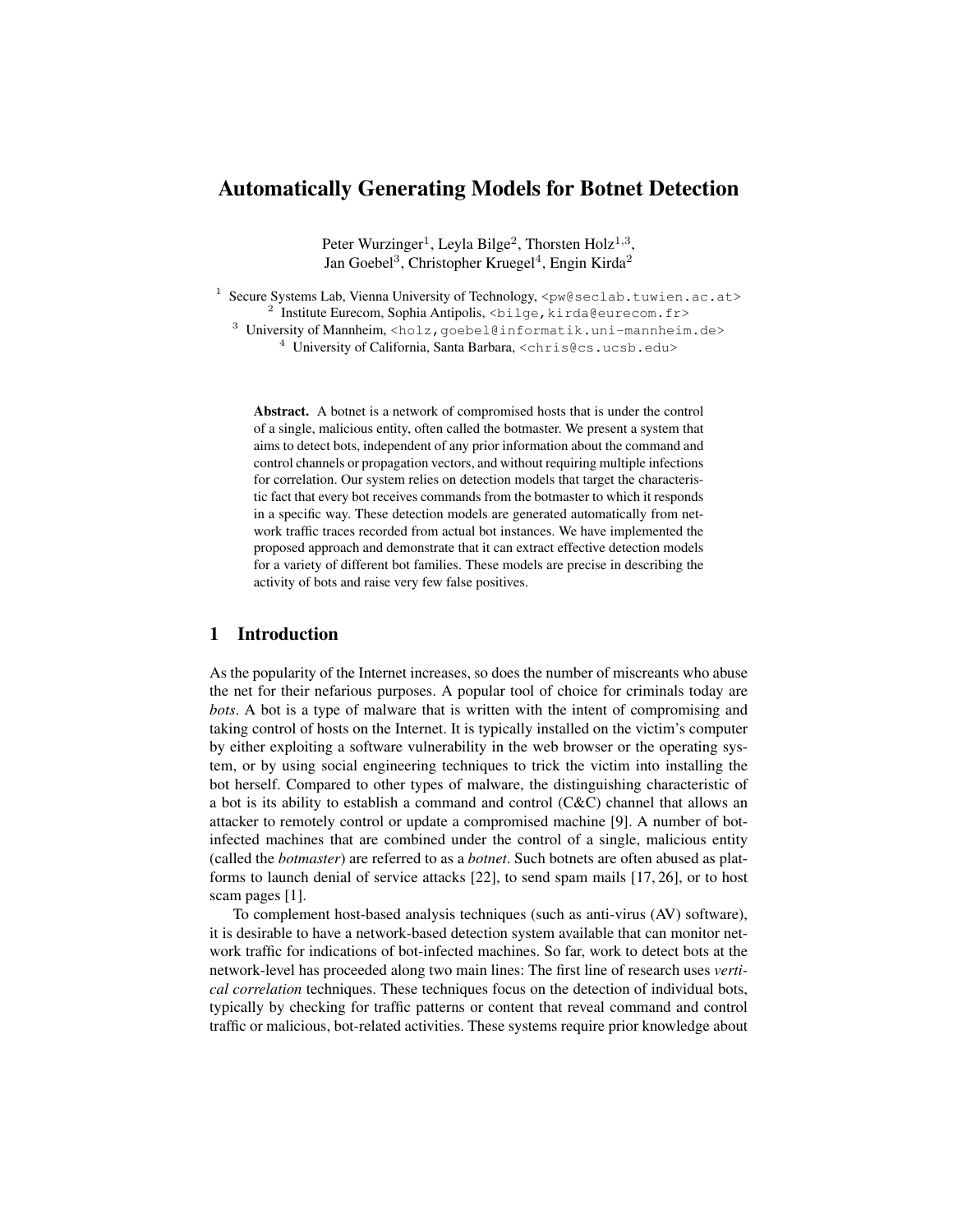the command and control channels and the propagation vectors of the bots that they can detect. The second line of research to detect bots uses *horizontal correlation* approaches to analyze the network traffic for patterns that indicate that two or more hosts behave similarly. Such similar patterns are often the result of a command that is sent to several members of the same botnet, causing the bots to react in the same fashion (e.g., by starting to scan or to send spam). The drawback of these approaches is that they cannot detect individual bots. That is, it is necessary that at least two hosts in the monitored network(s) are members of the *same* botnet.

In this paper, we propose a detection approach to identify single, bot-infected machines without any prior knowledge about command and control mechanisms or the way in which a bot propagates. Our detection model leverages the characteristic behavior of a bot, which is that it (a) receives commands from the botmaster, and (b) carries out some actions in response to these commands. Similar to previous work, we assume that the command and response activity results in some kind of network communication that can be observed.

The basic idea of our system is that we can generate detection models by observing the behavior of bots that are captured in the wild. More precisely, by launching a bot in a controlled environment and recording its network activity (*traces*), we can observe the commands that this bot receives as well as the corresponding responses. To this end, we present techniques that allow us to identify points in a network trace that likely correlate with response activity. Then, we analyze the traffic that precedes this response to find the corresponding command. Based on the observations of commands and responses, we generate detection models that can be deployed to scan network traffic for similar activity, indicating the fact that a machine is infected by a bot. Our approach produces specific detection models that are tailored to bot families or groups of bots related by a common C&C infrastructure. Because the system is automated, it is easy to quickly generate new models for bots that implement novel commands and responses. This is independent of any prior knowledge of the protocol or the commands that the bot uses.

For our evaluation, we generated detection models for 18 different bot families, 16 controlled via IRC, one via HTTP (Kraken), and one via a peer-to-peer network (Storm Worm). Our results indicate that our system is able to produce precise detection models that reflect well the command and response activity of the bots. These models allow us to identify bot-infected hosts on a network with a low false positive rate.

The contributions of this paper are as follows:

- We present a model to capture the command and response activity of bots in network traffic.
- We propose an automated mechanism to generate bot detection models by observing the actual behavior of bot instances in a controlled environment, without making assumptions about the C&C mechanisms.
- We demonstrate the feasibility of our approach by generating detection models for various bot families (including those controlled via IRC and HTTP, as well as P2P). These models are effective in detecting bots with few false positives.

An extended version of this paper is available as a technical report [33].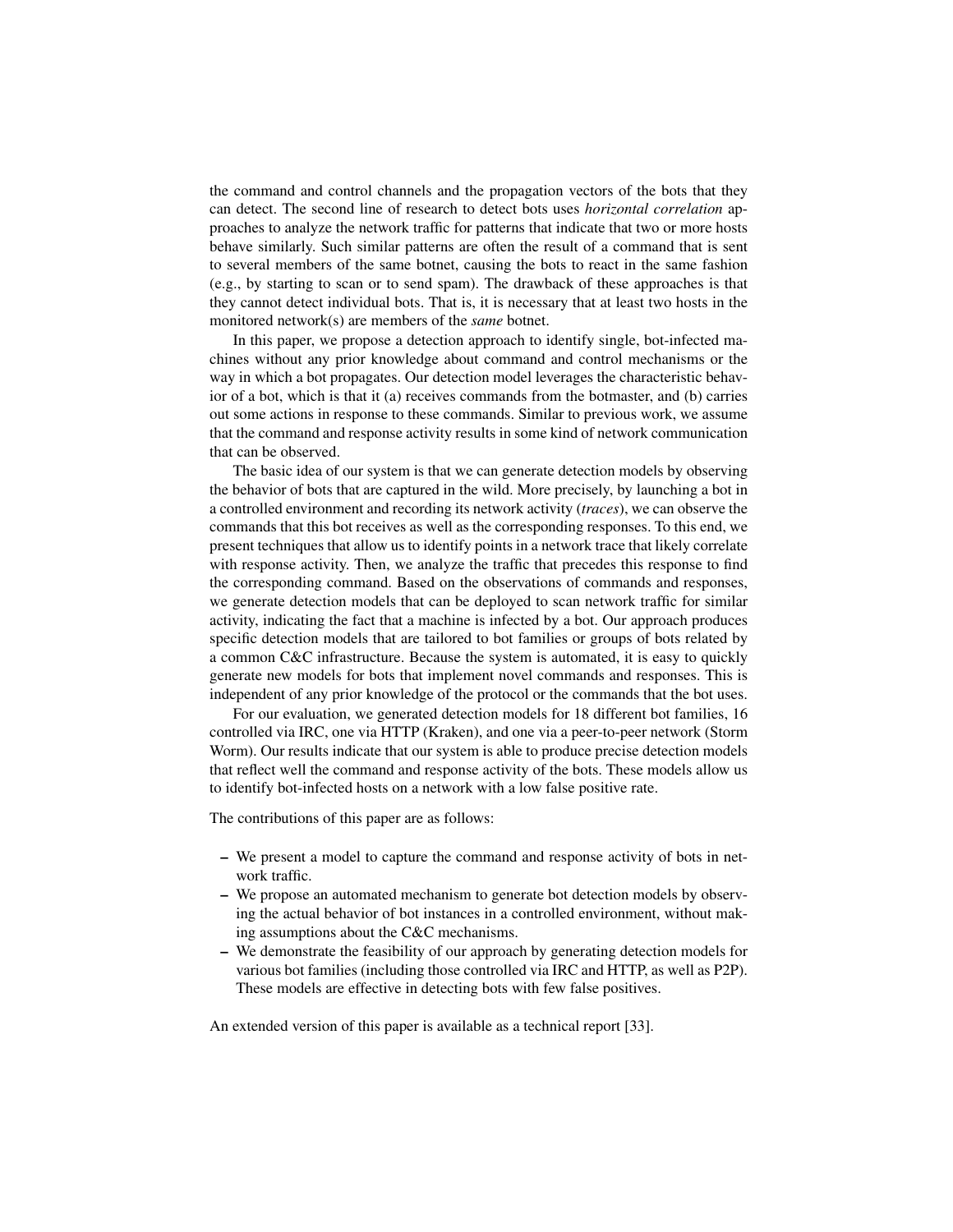## 2 System Overview

This section provides an overview of our approach to generate network-based detection models to identify bot-infected machines.

The input to our system is a collection of bot binaries. These binaries are collected in the wild, for example, via honeynet systems such as Nepenthes [2], or through Anubis [5], a malware collection and analysis platform. The output of our system is a number of models that can be used to detect instances of different bot families.

The basic idea of our system is to launch a bot in a controlled environment and let it connect to the Internet. Then, we attempt to identify the commands that this bot receives as well as its responses to these commands. Afterwards, these observations are translated into detection models that analyze network traffic for symptoms of botinfected machines. The two main questions that arise are: (a) how are detection models specified, and (b), how can we generate these models based on observing bot activity?

#### 2.1 Detection Models

The goal of a detection model is to specify network traffic activity that is indicative of the presence of a bot-infected machine.

Stateful models. In our system, a detection model has two states. The first state of the model specifies signs in the network traffic that indicate that a particular bot command is sent. For example, such a sign could be the occurrence of the string .advscan, which is a frequently-used command to instruct an IRC bot to start scanning. Once such a command is identified, the detection model is switched into the second state. This second state specifies the signs that represent a particular bot response. Such a sign could be the fact that the number of new connections opened by a host is above a certain threshold, which indicates that a scan is in progress. When a model is in the second state and the system identifies activity that matches the specified behavior, a bot infection is reported. If no activity is found that matches the specification of the second state for a certain time period, the model is switched back to the first state. Note that we maintain a different (logical) model instance for each host that is monitored. That is, when a command is found to be sent to host  $x$ , only the model for this host is switched to the second state. Therefore, there is no correlation between the activity of different hosts. For example, when a scan command is sent to host  $x$ , while immediately thereafter, host  $y$  initiates a scan, no alert is raised.

We make use of a stateful model that only labels a host as bot-infected if the system detects that a command is sent to the host **and** it witnesses a response within a certain period of time. This directly reflects the characteristic behavior of bots, which remotely receive commands from a botmaster and react accordingly. A stateful model has the advantage that we can use less restrictive specifications to capture both the command and the bot response, without risking an unacceptably high number of false positives.

In our current system, we use content-based specifications (comparable to intrusion detection signatures) to model commands, and network-based specifications (comparable to anomaly detection) to model responses. This is a natural approach, where content signatures capture commands and network models reflect the network activities due to responses (such as scanning, mass mailing, or binary downloads).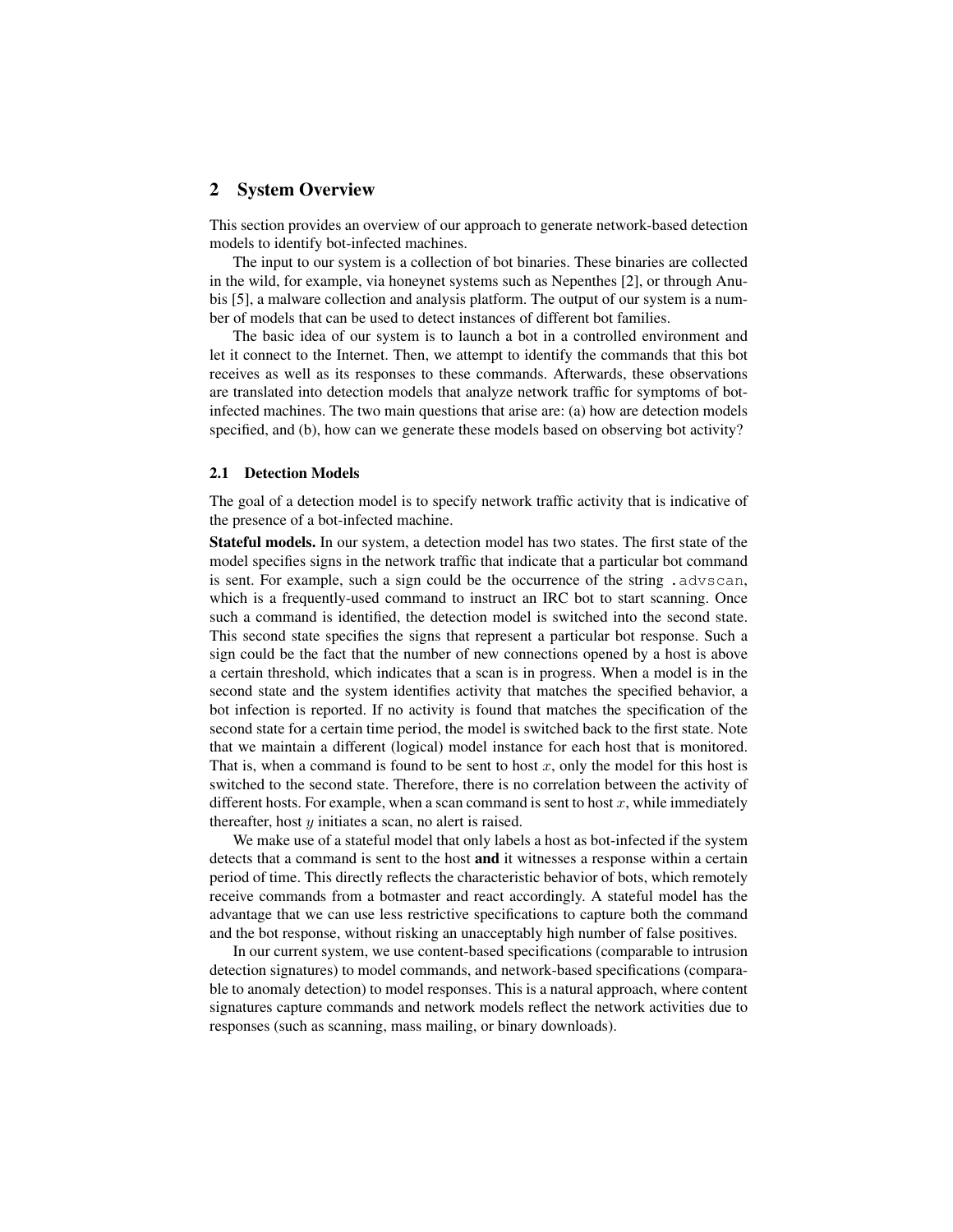#### 2.2 Model Generation

Given our notion of detection models, the question is how these models can be generated automatically. As mentioned previously, we do this based on the observation of bot activity. More precisely, for each bot binary, we first record a trace of its network activity over a certain period of time. Based on a trace, we have to identify those points where the bot receives a command and responds appropriately.

Finding responses. Our key insight for being able to identify previously unknown commands in a network trace is that we attack the problem from the opposite side. That is, instead of checking the traces for commands, we first look for the activity that indicates that a response has occurred. The reason for this approach is that a response launched by a bot is often more visible in the network trace than an incoming command. While a bot is in an idle state (i.e., it is not fulfilling requests of its botmaster), the network activity is typically limited to the traffic required to participate in the botnet (e.g., by exchanging IRC information or by polling web pages). However, when a command is issued, the bot has to act accordingly. This action almost always leads to additional network activity, for example, because the bot engages in scanning, downloads additional components, or sends mails. This activity stands out from the background noise and can be detected as an anomaly.

Once a bot response is identified, it is characterized by a *behavior profile*. More precisely, a behavior profile models various properties of the network traffic that are associated with a bot response. More details on recording bot traffic and locating responses are presented in Section 3.

Finding commands. By scanning the trace for network anomalies, we can identify those points in time at which a bot has demonstrated a response. As a result, the network traffic before this point must contain the command that has caused this response. Thus, before each point at which a significant change in traffic behavior is detected, we extract a *snippet*, a small section of the network trace.

Typically, different commands will lead to responses that are different. Therefore, in a next step, we cluster those traffic snippets that lead to similar responses, assuming that they contain the same command. Once clusters of related network snippets have been identified, we search them for sets of common (string) tokens. As our results demonstrate, these tokens frequently represent the bot commands and can be used for detection. Section 4 provides more details on the way in which traffic snippets are clustered and analyzed for common bot commands.

Putting it all together. Extracted tokens can be directly used to represent the bot command in the first state of the detection model. For the second state (i.e., to specify the response), we leverage the network behavior profiles that characterize bot response activity. Thus, in our current system, a bot detection model consists of a set of tokens that represent the bot command, followed by a network-level description of the expected response. These models can be readily deployed on the network and can identify an infected host once this host receives a known command and responds as expected.

Bot families. To provide sufficient quantity and diversity of command-response pairs for our system to generate meaningful signatures, it is desirable to combine samples from different botnets into bot families, as long as they use the same C&C mechanism.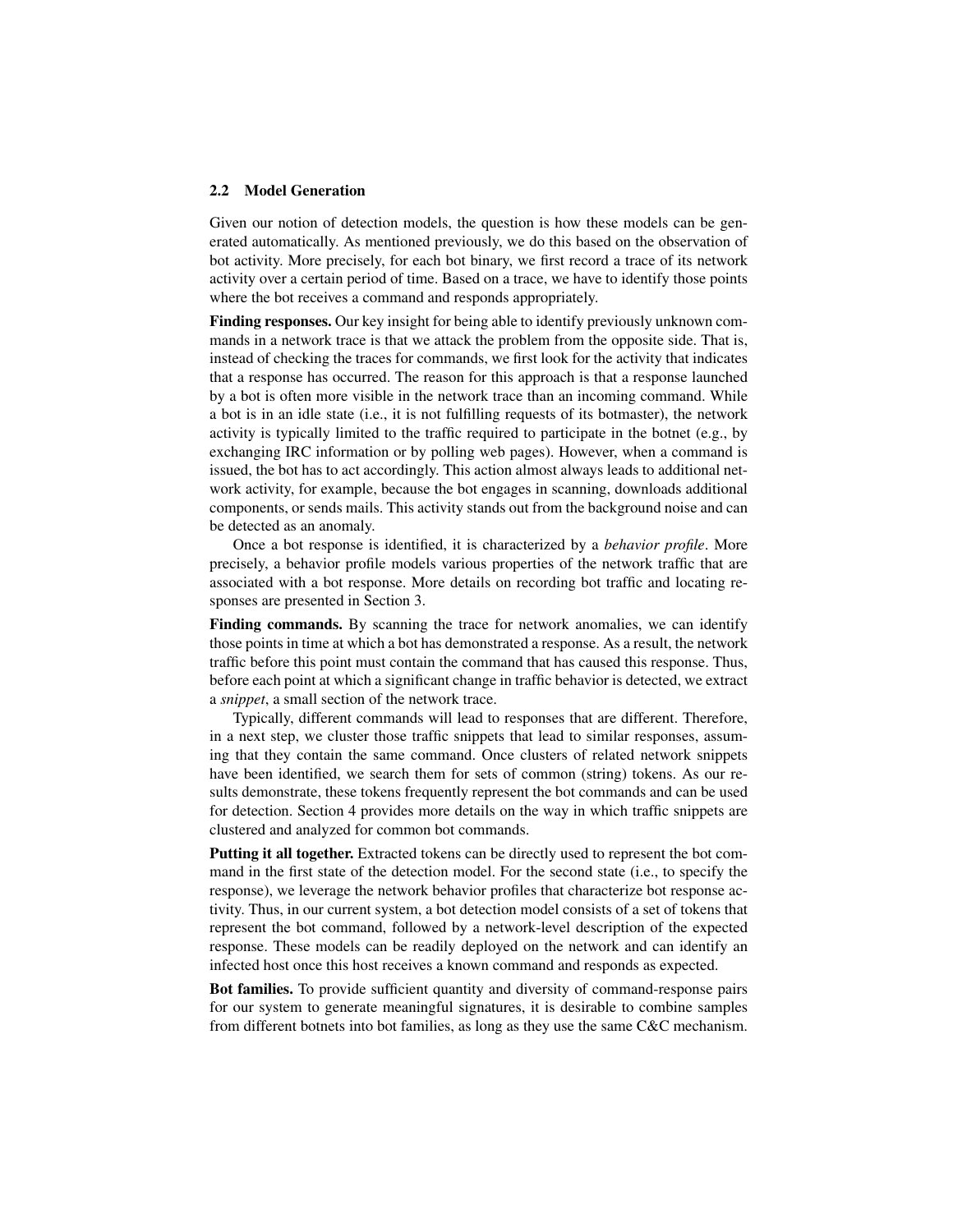The partitioning of samples into bot families can be performed either manually, based on malware names assigned by anti-virus scanners, or based on behavioral similarities. For example, previous work has introduced host-based analysis systems that can find similar malware instances based on the system calls that these malware programs invoke [3, 6, 28]. Moreover, the partitioning step does not need to be perfect. Our system can tolerate the case in which the pool of bot network traces is polluted.

For the following discussion, we assume that the set of bot samples has already been divided into consistent groups. Of course, the system is neither provided with any information about the way in which commands are exchanged, nor how and when responses are launched.

# 3 Analyzing Bot Activity

As a first step to creating bot detection models, our system requires captures of the network traffic that the bot-infected machines create. To this end, we run each bot binary in a controlled environment with Internet access for a period of several days. The goal is to let the bot connect to its C&C mechanism and keep it running long enough to observe a representative collection of the different bot commands and the activities they trigger. The observed traffic should contain the most frequently used commands, since these are the most helpful detection targets. On the other hand, the absence of rarely used commands is acceptable, since detection models targeting these commands would also rarely trigger when deployed. A more detailed description of our bot trace collection environment can be found in the technical report [33].

#### 3.1 Locating Bot Responses

Once a network trace is collected, the next step is to locate the points within this trace where the bot executes responses to previously received commands. We do this by checking for sudden changes in the network traffic (e.g., a surge in the number of packets, or the fact that many different hosts are contacted). The assumption is that such changes indicate bot activity that is launched when a command is received. Of course, this implies that we can only detect bot responses (and hence, commands) that lead to a change in network behavior. However, most current bot responses, such as sending spam mails, executing denial of service attacks, uploading stolen information, or downloading additional components, fall into this category.

Of course, it is possible that there are changes in the traffic that are not caused by commands. For example, a scan might end when the list of victims is exhausted. Our system will also consider the end of the scan as a potential response, and mark the location appropriately. Fortunately, this is of little concern, because it is likely that the subsequent analysis will fail to find an appropriate command for this (inexistent) response. Sometimes, however, interesting detection models can be generated in such cases. For example, once a bot has finished scanning, it often sends a status notification to the botmaster, which our system can extract as a content signature.

Locating bot responses in a network trace can be treated as a change point detection (CPD) problem. CPD algorithms operate on time series, that is, on chronologically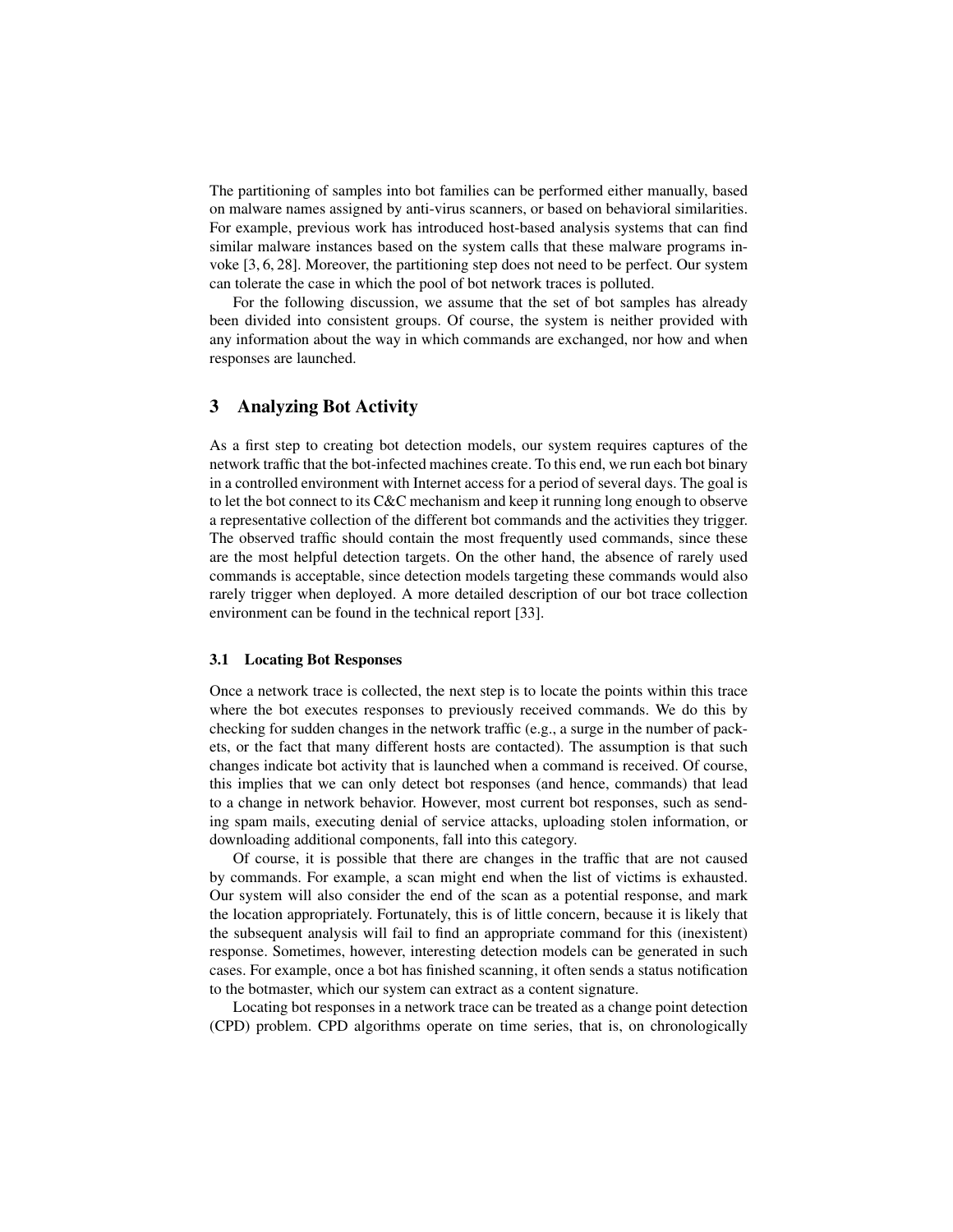ordered sequences of data values. Their goal is to find those points in time at which the data values change abruptly. Change point detection has been used previously to recognize spreading worms [34] and denial of service attacks [32]. However, we are not aware of any prior work that used it in the context of botnet detection.

Before we can apply a CPD algorithm, we first have to convert a traffic trace into a time series. To this end, the network traffic is partitioned into consecutive time intervals of equal length (our choice of a concrete interval length will be discussed later). Then, we compute a numeric description in the form of a vector that represents the network traffic for each interval. For this, we extract a number of low-level features from the network traffic. Each feature captures a different aspect of the network traffic and translates into one element of the vector. Currently, we consider eight network traffic features:

| Number of packets                                              | Number of non-ASCII bytes in payload                                             |  |  |  |
|----------------------------------------------------------------|----------------------------------------------------------------------------------|--|--|--|
| Cumulative size of packets (in bytes) Number of UDP packets    |                                                                                  |  |  |  |
| Number of different IPs contacted                              | Number of HTTP packets (destination port 80)                                     |  |  |  |
|                                                                | Number of different ports contacted Number of SMTP packets (destination port 25) |  |  |  |
| <b>Table 1.</b> Network features to characterize bot behavior. |                                                                                  |  |  |  |

Using the features shown in Table 1, we can characterize the bot's behavior during a given time interval. The characterization of bot activity is designed in a generic fashion, taking into account general features such as the number of packets, number of different machines contacted, or the number of (binary) bytes in network streams. In addition, we include two features that are derived from our domain knowledge of common bot responses: the numbers of SMTP and HTTP packets. The reason is that sending spam mails typically results in a surge of SMTP packets. The HTTP feature was initially considered as helpful to detect cases in which a bot downloads additional components via this channel. However, also currently unknown bot activity could be captured by our features, and it is certainly easy to add additional ones.

For every time interval, we calculate a vector that stores the absolute value for each feature. For example, when 50 packets are seen during a certain time interval, the corresponding element of the vector (number of packets) is set to 50. We call this vector a *traffic profile* of the bot for this time interval. To be able to compare behaviors obtained from different traces, this vector is normalized with regard to the maximum that was observed for the corresponding feature. This yields a value between 0 and 1 for all vector elements.

Change point detection. Once a network trace is converted into a sequence of traffic profiles, we apply a CPD algorithm to locate points that indicate interesting changes in the traffic. For this, we use CUSUM (cumulative sum), a well-known, robust algorithm that is known to deliver good results for many domains [4]. In principle, CUSUM is an online algorithm that detects changes as soon as they occur. Since we have the complete network trace (time series) available, we can leverage this fact and transform CUSUM into an off-line algorithm. This allows CUSUM to "look into the future" when a decision needs to be made, and thus, yields more precise results.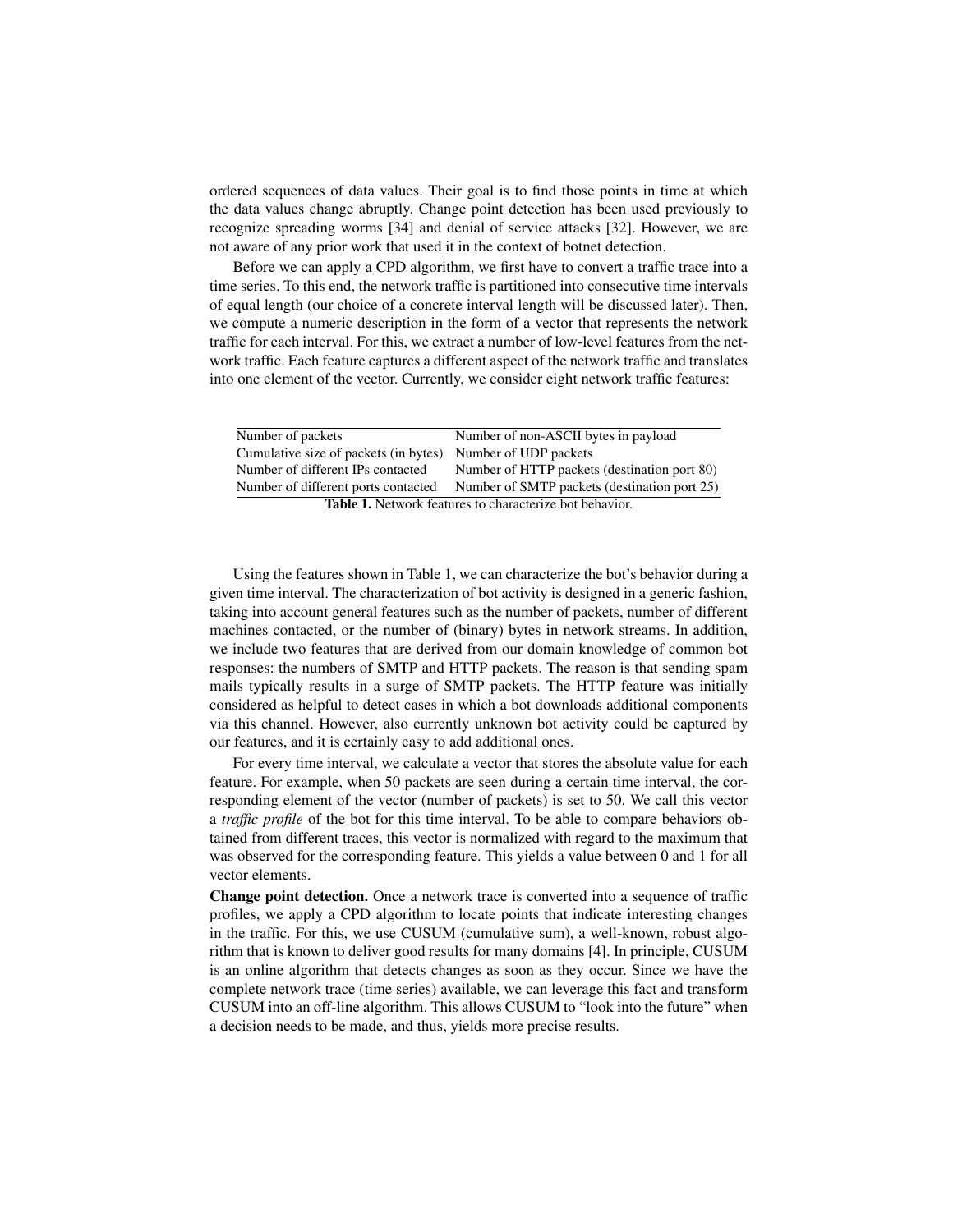The algorithm to identify change points works as follows: First, we iterate over every time interval  $t$ , from the beginning to the end of the time series. For each interval t, we calculate the average traffic profile  $P_t^-$  for the previous  $\epsilon = 5$  time intervals and the traffic profile  $P_t^+$  for the subsequent  $\epsilon$  intervals. Then, we compute the distance  $d(t)$  between  $P_t^-$  and  $P_t^+$ . The distance between two traffic profiles is defined as the Euclidean distance between the corresponding vectors. More precisely:

$$
P_t^- = \sum_{i=1}^{\epsilon} \frac{P_{t-i}}{\epsilon} \qquad P_t^+ = \sum_{i=1}^{\epsilon} \frac{P_{t+i}}{\epsilon} \qquad d(t) = \sqrt{\sum_{1}^{\text{dim}} |P_t^- - P_t^+|^2} \qquad (1)
$$

The ordered sequence of values  $d(t)$  forms the input to the CUSUM algorithm. Intuitively, a change point is a time interval t for which  $d(t)$  is sufficiently large and a local maximum.

The CUSUM algorithm requires two parameters. One is an upper bound  $(local\_max)$ for the normal, expected deviation of the present (and future) traffic from the past. For each time interval t, CUSUM adds  $d(t)$  – local max to a cumulative sum S. The second parameter determines the upper bound  $(cusum_max)$  that S may reach before a change point is reported. To determine a suitable value for  $local\_max$ , we require that each individual traffic feature may deviate by at most  $allowed\_avg\_dev = 0.04$ . Based on this, we can calculate the corresponding value  $local\_max = \sqrt{dim \times allowed\_avg\_dev^2}$ . For cusum max, we use a value of 0.25. We empirically determined the values for allowed avg dev and cusum max. However, note that these values are robust and yield good results for a large variety of traffic produced by hundreds of different malware instances that belong to different bot types (IRC, HTTP, and P2P bots).

It is possible that the cumulative sum  $S$  exceeds  $cusum\_max$  for a number of consecutive time intervals. To locate the actual change point in this case, we take that interval for which  $d(t)$  is maximal (since it is the time interval with the greatest discrepancy between past and future traffic composition). The precision with which a change point can be located also depends on the length of the time intervals. Shorter intervals increase the precision. Unfortunately, they also increase the probability that small traffic variations (e.g., bursts) are misinterpreted as a change point. This could introduce unwanted noise into the subsequent model generation process. To find a suitable length for the time intervals, we experimented with a variety of values between 20 and 100 seconds. An interval of 50 seconds delivered the best results in our tests.

#### 3.2 Extracting Model Generation Data

We assume that each change point indicates the time when a bot has received a command and initiated the corresponding response. Based on this assumption, we leverage change points to extract two pieces of information that are needed for the subsequent model generation step.

First, we extract a snippet of the traffic that is likely to contain the command that is responsible for the observed change. Clearly, the snippet must contain the traffic within the time interval where the change point is located. Moreover, we take the first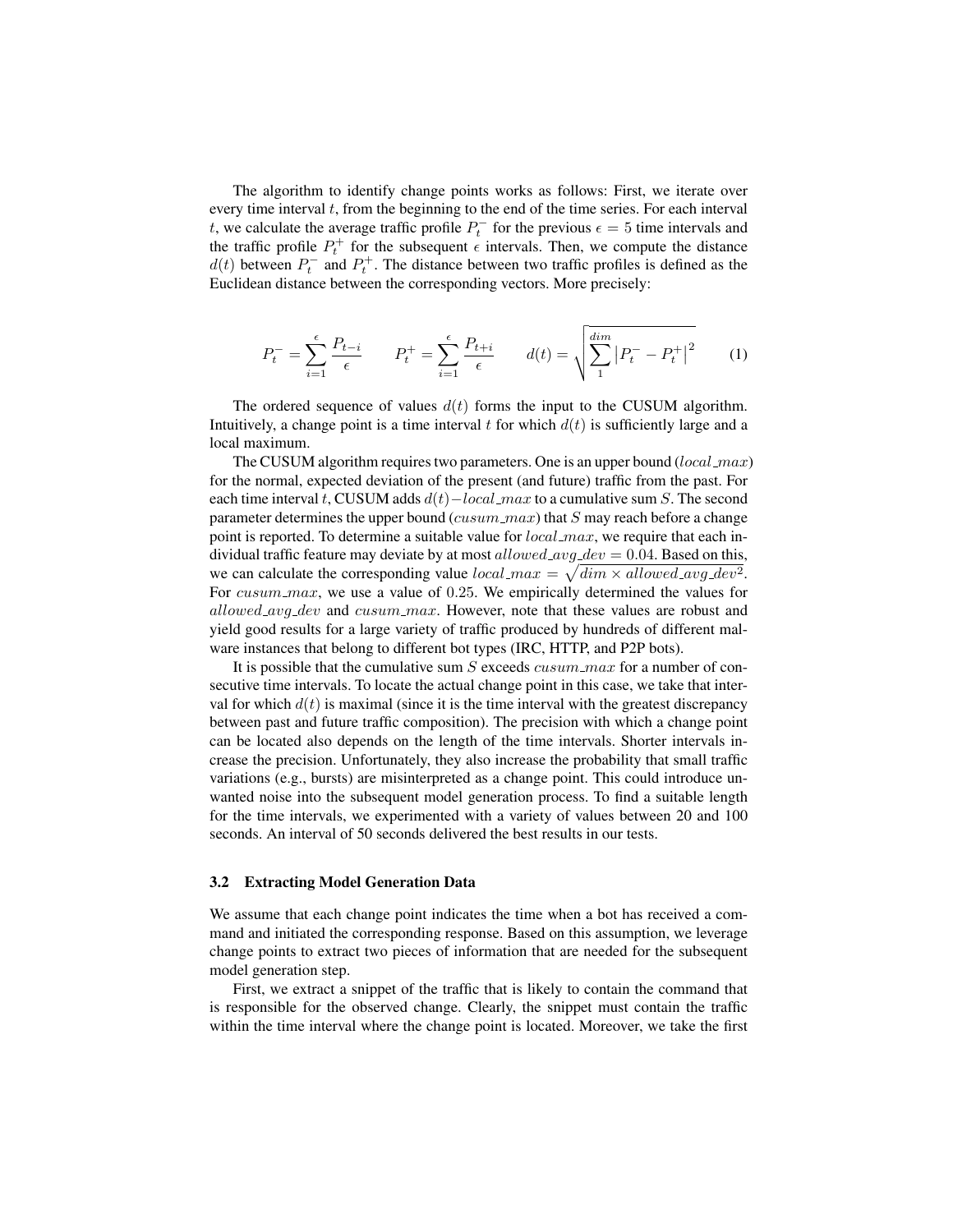10 seconds of the following interval. The reason is that when a change point occurs close to the boundary between two intervals, the CPD algorithm might select the wrong one. To compensate for this imprecision, the start of the subsequent traffic interval is included. Finally, we include the last 30 seconds of the previous interval to cover typical command response delays. As a result, each snippet contains 90 seconds of traffic.

The second piece of information required for creating a detection model is a description of the response behavior. To this end, we extract a behavior profile, which captures the network-level activities of the bot once a command is received. This profile consists of the average of the traffic profile vectors over the complete period where the bot carries out its response. This period is considered to be the time from the start of the current response to the next change in behavior. That is, once the network traffic changes again, we assume that the bot has finished its task or received another command.

# 4 Generating Detection Models

Given a set of network traffic snippets, together with their associated response behavior profiles, we automatically generate suitable detection models. Recall that detection models should embody the correlation of two events: The appearance of a command in the network traffic, and the appearance of a subsequent response. The patterns that each of the two events have to match are represented separately in our model.

At this point, the set of snippets contains a mix of network traffic that consists of different commands and some contents that are specific to the C&C protocol. For subsequent processing performed by the token extraction algorithm, we require a two-phase clustering: First, we arrange snippets such that those are put together in a cluster that likely contain the same command. Afterwards, we group the contents of the snippets in each cluster such that elements in a group share commonalities that can be leveraged by the token extraction algorithm.

First, to cluster similar snippets, we make the following observation: The network traffic of a bot responding to a certain command will look similar to the traffic generated by this bot executing the same command at some later time. On the other hand, the same bot executing a different command will generate traffic that looks different. That is, there is a correspondence between the command that is sent and the response that is invoked. This observation can be leveraged by clustering the snippets according to the behaviors that we believe to be a response. That is, the goal is to find *behavior clusters*, where each such cluster represents a certain bot activity, such as a scanning period or any other kind of distinguishable network activity. Once such clusters have been found, we can expect that most snippets that are part of the same cluster contain common parts that are either directly responsible for triggering the bot reaction (the command itself), or at least always appear in order for a bot to react that way.

To identify behavior clusters, we perform hierarchical clustering [10] based on the normalized response behavior profiles. After the clustering step, each cluster holds a set of snippets that likely contain a command that has led to the same response. These snippets are used to extract the model of the bot command (as described in Section 4.1). The response behavior profiles associated with the snippets are then used to model the response activity (as discussed in Section 4.2).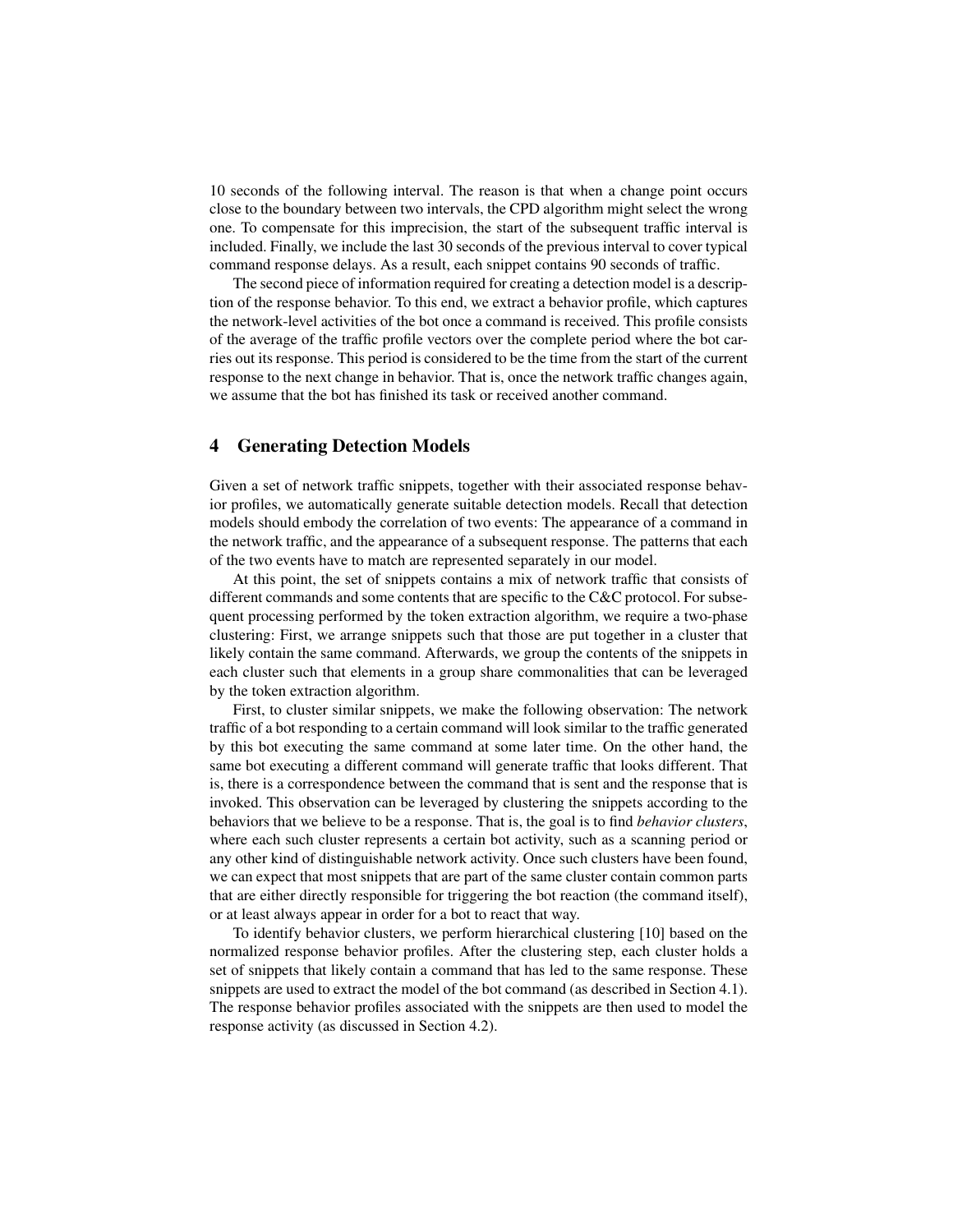#### 4.1 Command Model Generation

The objective of the command model generation step is to identify common elements in a set of network snippets that belong to a particular behavior cluster. In particular, we are interested in finding character strings that appear frequently in the traffic snippets, since there is a chance that they encode bot commands.

To extract likely bot commands from network traces, we use a signature generation technique that produces *token sequences*. A token sequence consists of an ordered set of tokens. That is, the tokens have to appear in a certain order, but there can be arbitrary characters between each token. Token sequences can be easily encoded as regular expressions (which can serve directly as input to a network intrusion detection system).

To find common tokens, we use the longest common subsequence algorithm (based on suffix arrays). Since the algorithm outputs a token sequence only if it is present in all network traces, we cannot apply the algorithm directly. The reason is that different commands may lead to similar responses which may be clustered together. Furthermore, an incorrectly detected change point can cause an unrelated snippet to become part of a cluster. Therefore, we require a second clustering refinement step that groups similar network packet payloads within each behavior cluster. For the second clustering step, we employ a standard complete-link, hierarchical clustering algorithm to find payloads that are similar.

The longest common subsequence algorithm is applied to each set of similar payloads, generating one token sequence per set. Recall that the second clustering step is performed individually for each behavior cluster. Thus, it is possible (and common) that multiple token sequences are associated with a single behavior cluster. Each of these token sequences represents a potential command that leads to network activity that the corresponding response behavior profile captures.

Precision optimizations. Some of the generated token sequences may be overly generic, i.e., they are likely to match on benign traffic frequently. We want to identify and remove these token sequences to improve the precision of our detection models. This can be done in an automated way by matching all generated token sequences against known benign traffic: every match is clearly undesirable and suggests to discard the token sequence. We recorded the traffic at the Secure Systems Lab, a well administrated network, for a duration of one day. It is save to assume that all traffic is benign. Furthermore, we remove all token sequences whose longest token is shorter than five bytes. This is done because token sequences consisting only of very short tokens will trigger frequently just by chance, e.g., when large amounts of binary data are transmitted.

#### 4.2 Response Model Generation

The second part of our detection model consists of a network-based description of the bot response. This description should capture the kind of network activity that is expected to be shown by a bot after the command has been received.

The input to this step is a behavior cluster. Recall that a behavior cluster is created by grouping similar response behavior profiles and their associated snippets. We generate the bot response model for a behavior cluster by computing the element-wise average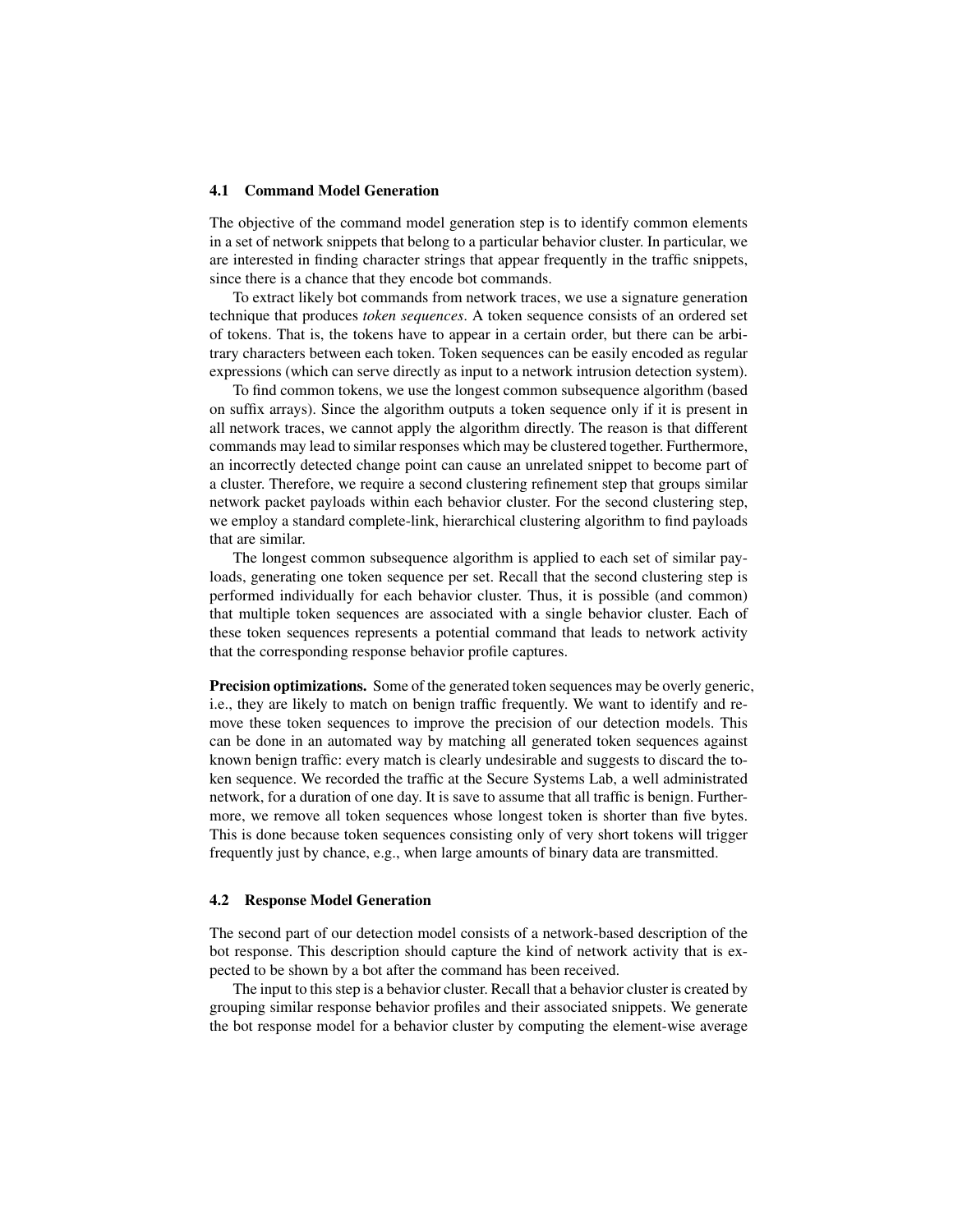of the (vectors of the) individual behavior profiles. The result is another behavior profile vector that captures the aggregate of the behaviors combined in the respective behavior cluster. As such, this behavior profile is suitable to model the expected bot response behavior associated with the bot commands that are described by the content-based models extracted from the snippets.

Precision optimizations. In some cases, the behavior profile of a bot response can be exceeded by sending only a few HTTP packets or by contacting two other hosts. Clearly, such traffic is easily produced by regular users (e.g., surfing the web or using an instant messaging client). Thus, we introduce minimal bounds for certain network features. In particular, we define a threshold of 1,000 for the number of UDP packets that are sent within one time interval (50 seconds), 100 for HTTP packets, 10 for SMTP packets, and 20 for the number of different IPs. When a response profile exceeds *none* of these thresholds, the corresponding behavior cluster (and its token sequences) are not used to generate a detection model. This technique removes a small number of weak profiles that could potentially result in a large number of false positives.

#### 4.3 Mapping Models into Bro Signatures

*Bro* is a network intrusion detection system designed to monitor network activity for suspicious or irregular events [24]. One of its key features is the integrated policy and signature scripting language, which enables custom rules for intrusion detection. Due to its flexibility, Bro is an appropriate platform to implement our detection models.

To map a detection model into a Bro specification, we have to encode the model's set of token sequences as well as its behavior profile. For each token sequence, one Bro signature is generated. The signature consists of the concatenation of the individual tokens of a token sequence, using the '.\*' regular expression operator. Also, each signature is restricted to match only on inbound or outbound traffic, depending on the bot traffic it had been generated from.

When a token sequence matches, the corresponding detection model is advanced to the second state. At this point, Bro starts to record the traffic of the host that triggered a signature. This is done for a duration of 50 seconds. Then, the system creates a profile from the recorded traffic, using the following four features: number of UDP packets, number of HTTP packets, number of SMTP packets, and number of unique IP addresses. When the observed traffic exceeds, for at least one of these four features, the corresponding value stored in the response profile, we consider this a match. In that case, the host is considered to be bot-infected, and an alert is raised.

## 5 Evaluation

The purpose of the evaluation is to demonstrate that our system generates detection models that are capable of detecting bot-infected hosts with a low false positive rate.

In a first step, we collected a set of 416 different (based on MD5 hash) bot samples. We obtained these malware programs through Anubis, a public malware analysis service [5]. Thus, the samples originate from a wide range of sources and include bots manually submitted by users, binaries collected with the help of honeypots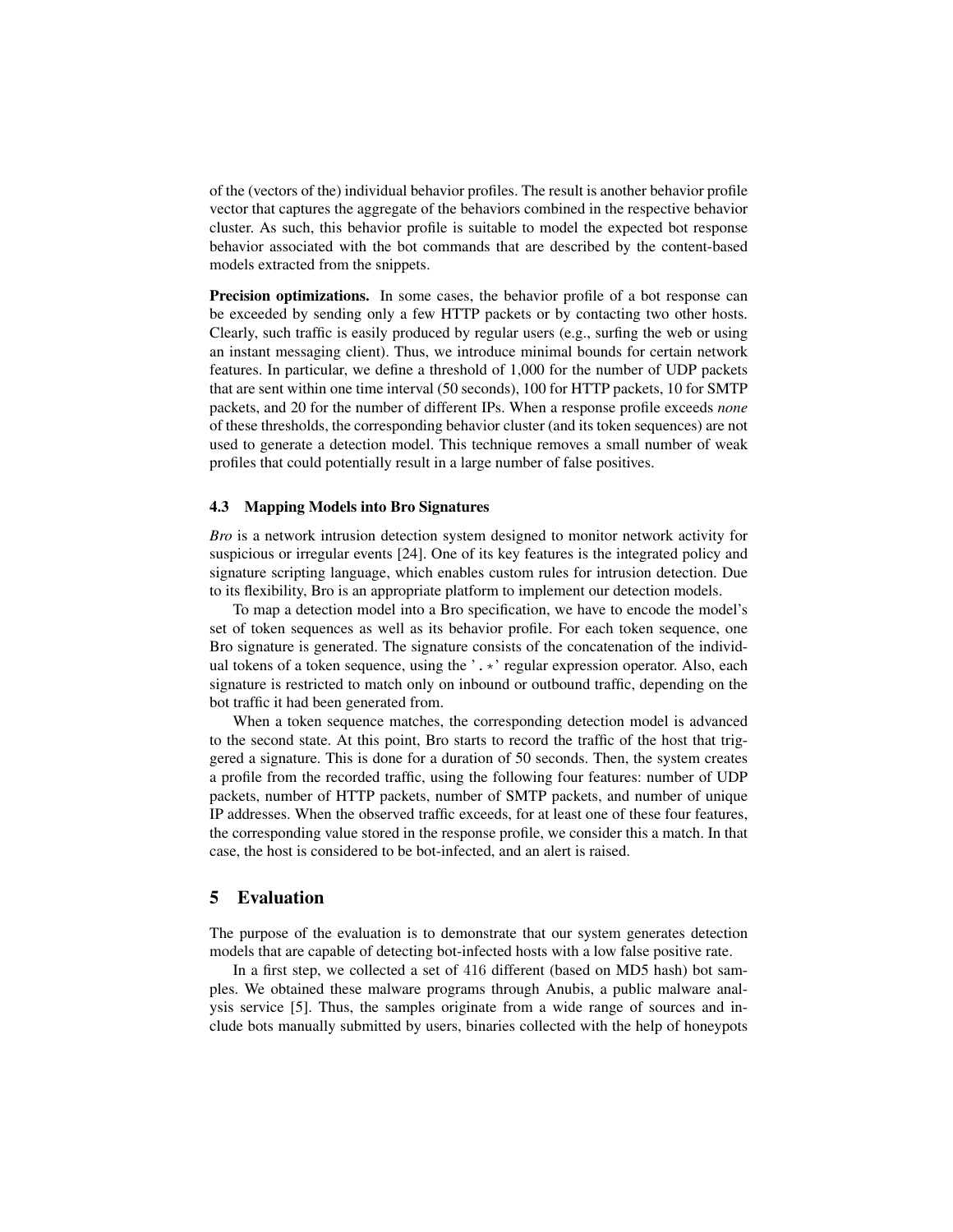and spam traps, as well as contributions from malware analysis organizations (such as ShadowServer.org). The collection period was more than 8 months. All bot samples were executed in our traffic capturing environment, each producing a traffic trace with a length of five days.

In the next step, the bot traffic traces were divided into families of bots. This was a manual process, based on the content of the traces. However, this step could be automated in the future [3, 6]. The classification process yielded a total of 16 different IRC bot families (with 356 traffic traces) and one HTTP bot family consisting of samples of Kraken (also known as Bobax, with 60 traffic traces). In addition, we obtained 30 network captures for the Storm Worm (also known as Peacomm and Zhelatin), which is the most well-known example of a botnet that uses a peer-to-peer protocol for its C&C communication [13]. The Storm Worm captures were separately generated at the University of Mannheim. Thus, in total, there were 446 network traces available as input for our detection model generation process.

| <b>Bot family</b> | #DM            | $\#TS$          | Bot family        | #DM | $\#TS$         | Bot family        | #DM                         | $\#TS$          |
|-------------------|----------------|-----------------|-------------------|-----|----------------|-------------------|-----------------------------|-----------------|
| IRC1              | $\overline{4}$ | 57 <sub>1</sub> | IRC7              |     | 53             | IRC13             |                             | 8               |
| IRC <sub>2</sub>  | 9              | 50 <sup>1</sup> | IRC <sub>8</sub>  |     | 72             | IRC <sub>14</sub> |                             | 38              |
| IRC3              | 2              | 11              | IRC9              |     | 17             | IRC15             |                             | 24 <sup>1</sup> |
| IRC4              | 4              | 94              | IRC10             |     | 7 <sub>1</sub> | IRC16             |                             |                 |
| IRC5              |                | 8               | IRC <sub>11</sub> | 11  | 35             | <b>HTTP</b>       | $\mathcal{D}_{\mathcal{A}}$ |                 |
| IRC <sub>6</sub>  |                | 20              | IRC <sub>12</sub> |     | 21             | <b>STORM</b>      |                             | 1101            |
|                   |                |                 |                   |     |                | <b>TOTAL</b>      | 70                          | 6311            |

Table 2. Number of detection models (DM) and token sequences (TS) for each bot family.

Using these 446 network traces, our system produced a total of 70 detection models. A more precise breakdown of this number for the different bot families is shown in Table 2. The table also shows the numbers of token sequences produced. Recall from Section 4.1 that there can be multiple token sequences associated with a single detection model, but it is sufficient that a single one triggers to switch the model into the second state (where it checks for suspicious response activity). As can be seen, our system succeeded in producing at least one detection model for each bot family. This is particularly interesting when considering that Storm uses encrypted commands. When examining the Storm signatures, we observed that our system correctly identified that the byte string ".mpq;  $size="$  is characteristic for this bot type. That is, even though we cannot precisely identify a command in the network trace, our algorithm is able to extract specific artifacts of the bot communication. Also, it should be noted that this automatically-generated token sequence is very close to the human-specified signature in Snort [29], a popular network intrusion detection system.

To understand the quality of our automatically-generated detection models, we compared them to the human-developed bot and C&C signatures used by Snort. This serves as an initial, qualitative assessment to determine whether the signatures are "reasonable" and match traffic that a human analyst would associate with bot activity. In many cases, we found that the signatures were very similar to the human-created references,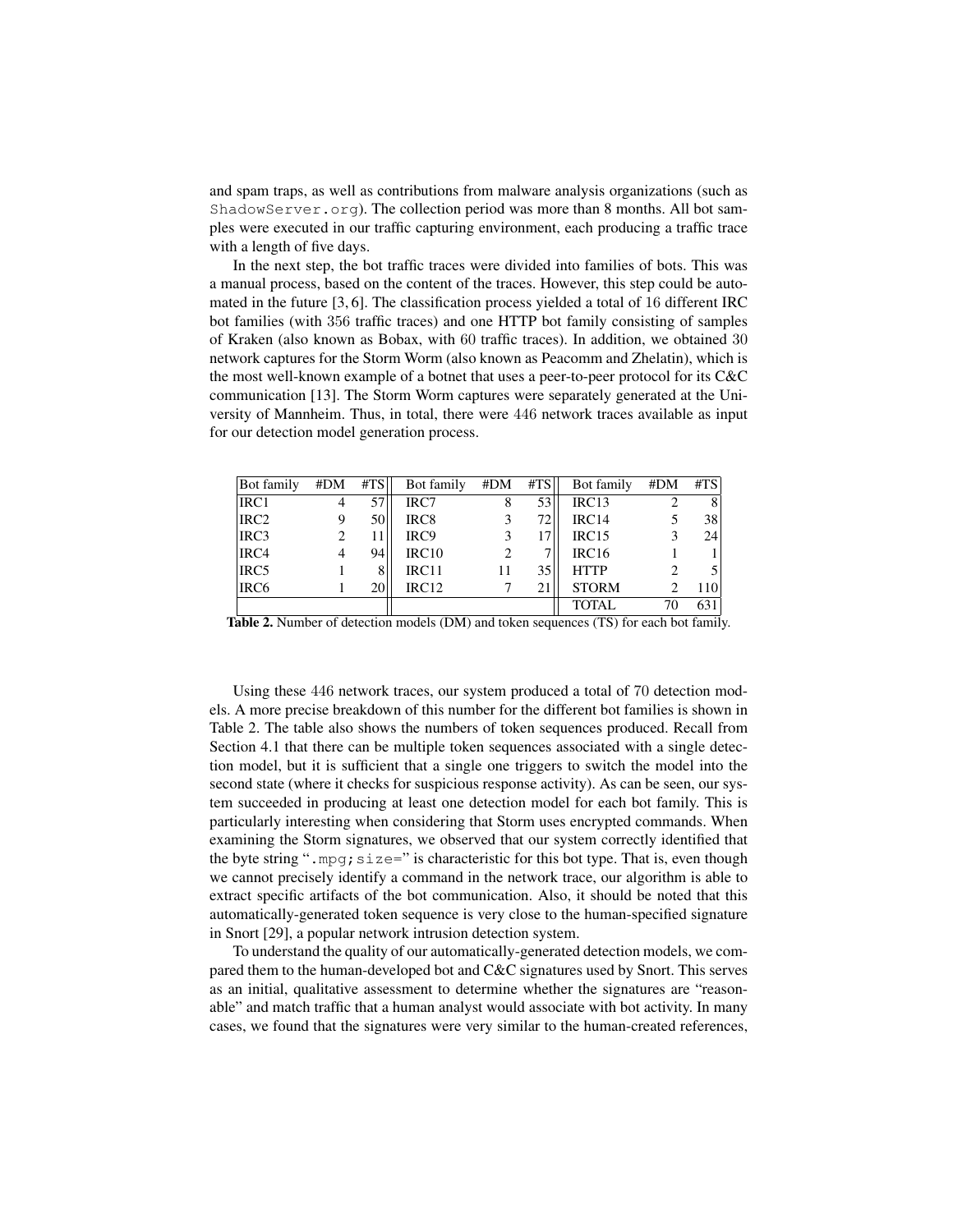which confirms that our approach is capable of delivering intuitively correct results. This was true for signatures for all three bot classes (IRC, HTTP, and P2P) that we examined. In other cases, we found that our signatures were overly specific, and contained artifacts of a particular bot that was analyzed (e.g., IRC channel names, IP addresses, time stamps). However, it is typically not problematic to include such specific signatures. While they likely do not detect any bots, they typically do not contribute to false alarms either.

```
signature irc1-000-2 {
  dst-ip == local_nets
 payload /.* PRIVMSG #.* :\.asc .*5 0 .*/
}
#DIFFERENT IPS > 20
```
Fig. 1. Automatically-generated Bro signature and corresponding behavior profile for an IRC bot.

An example of an automatically-generated detection model for a family of IRC bots is shown in Figure 1. The token sequence consists of three tokens that need to be identified in an inbound IP packet. The first token (PRIVMSG  $#$ ) contains a part of the IRC protocol header for transmitting a message. This token restricts the signature to match only on IRC traffic. The second token  $(:.ase)$  contains the command that instructs the receiving bot to begin scanning. The third token  $(5\ 0)$  contains parameters for the scan command. At first, it might seem that this token makes the signature overly restrictive. However, very often, the same set of parameters is used for a command. Thus, this is not a significant restriction. In comparison, a human-created Snort signature matches on "PRIVMSG .\*:.\*asc". The network behavior that needs to be matched in the second detection phase (once the token sequence has been identified in the traffic) requires that a host contacts more than 20 distinct IPs within a time period of 50 seconds. This reflects the scan that a bot initiates when receiving the .asc command. Only if this second condition is fulfilled as well, the host is reported as bot-infected.

For additional examples of HTTP and P2P detection models, as well as encrypted C&C channels, the reader is referred to the technical report [33].

### 5.1 Detection Capability

To obtain a quantitative measure for the capability of our detection models to identify bot-related traffic, we decided to split our set of 446 network traces into training sets and test sets. Each training set contained 25% of one bot family's traces, while the corresponding test set contained the remaining ones. We used the training sets to generate a new set of detection models. Then, this new set of models was loaded into Bro, and we analyzed the traffic traces in the test sets. In total, this procedure was performed four times per family (four-fold cross validation).

Our system reported a bot infection for 88% of the analyzed traces. The remaining 12% of traces did not trigger even a token sequence match. For all traces that did lead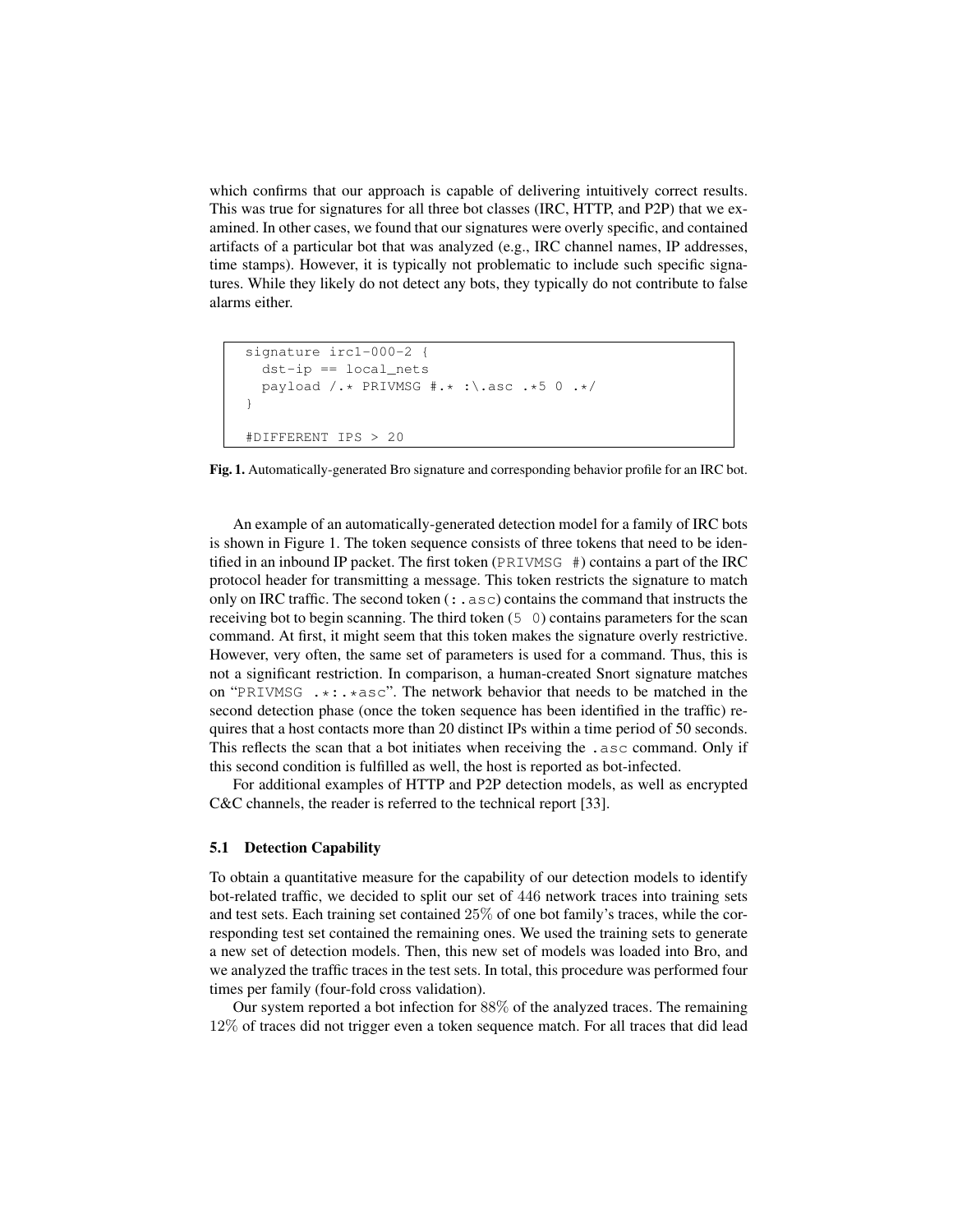to at least one token sequence match, the behavior profile matching phase triggered as well, thus, correctly confirming the bot infection.

To further put the detection results into context, we decided to perform a comparison between our system and BotHunter [15]. BotHunter is the current state-of-the-art tool for detecting individual bot infections. The system uses a number of phases that model different aspects of the bot life cycle (such as spreading, C&C, and malicious activity). To detect bot commands, BotHunter relies on manually-developed signatures (mainly the database of Snort and some custom signatures). To determine the performance of BotHunter, we ran its latest version  $(v1.0.2, with default settings)$  on all 446 bot traffic traces. BotHunter identified signs of bot infections for 69% of the traces. The automatically generated signatures produced by our system thus outperform BotHunter by nearly 20%.

#### 5.2 Real-World Deployment

To analyze the amount of false positives that our detection models generate, we extensively evaluated our system in two real-world network environments. More precisely, we deployed one Bro sensor with our detection models in front of the residential homes of RWTH Aachen University and one sensor at a Greek university network. In Aachen, our system monitored a densely-populated /21 network (2K IPs) for a duration of 55 days. In Greece, we monitored a medium-populated /20 network (4K IPs) for 102 days. On average, we observed about 40 million packets per hour in Aachen, while the number in Greece was about 17 million packets. Thus, our experimental evaluation comprises the analysis of traffic in the order of 94 billion network packets over a period of over three months at two different sites in Europe.

|                         |       | IP space Packets/hour Days IPs flagged Total alerts Alerts/day |     |    |       |        |
|-------------------------|-------|----------------------------------------------------------------|-----|----|-------|--------|
| Aachen                  | 2.048 | 40M                                                            | 55  |    |       |        |
| Greece                  | 4.096 | 17M                                                            | 102 |    | 60    | 0.59   |
| <b>BotHunter</b>        | 4.096 | 17M                                                            |     | 60 | 5.849 | 974.34 |
| BotHunter w/o Blacklist | 4.096 | 17M                                                            |     |    | 60    | 10.00  |

Table 3. Results from real-world deployments.

The results of our evaluation are summarized in Table 3. Our deployment in Aachen yielded no alerts at all over a duration of two months. There were 130 token sequence matches, which were all correctly invalidated by the behavior profile matching phase. This demonstrates the importance of the second phase of our detection models: Random token sequence matches do not lead to an alert, because without the expected bot response, the behavior profile will not be matched.

In the Greek network, our system raised only few alerts, and over a period of over three months, reported a total of 11 hosts (IPs) as bot-infected. These 11 hosts were responsible for 60 alerts. To verify whether these alerts are false positives or indications of true bot infections, we performed manual analysis of the traffic that caused the alarms. In most cases, this led us to the conclusion that an alarm was a false positive. This is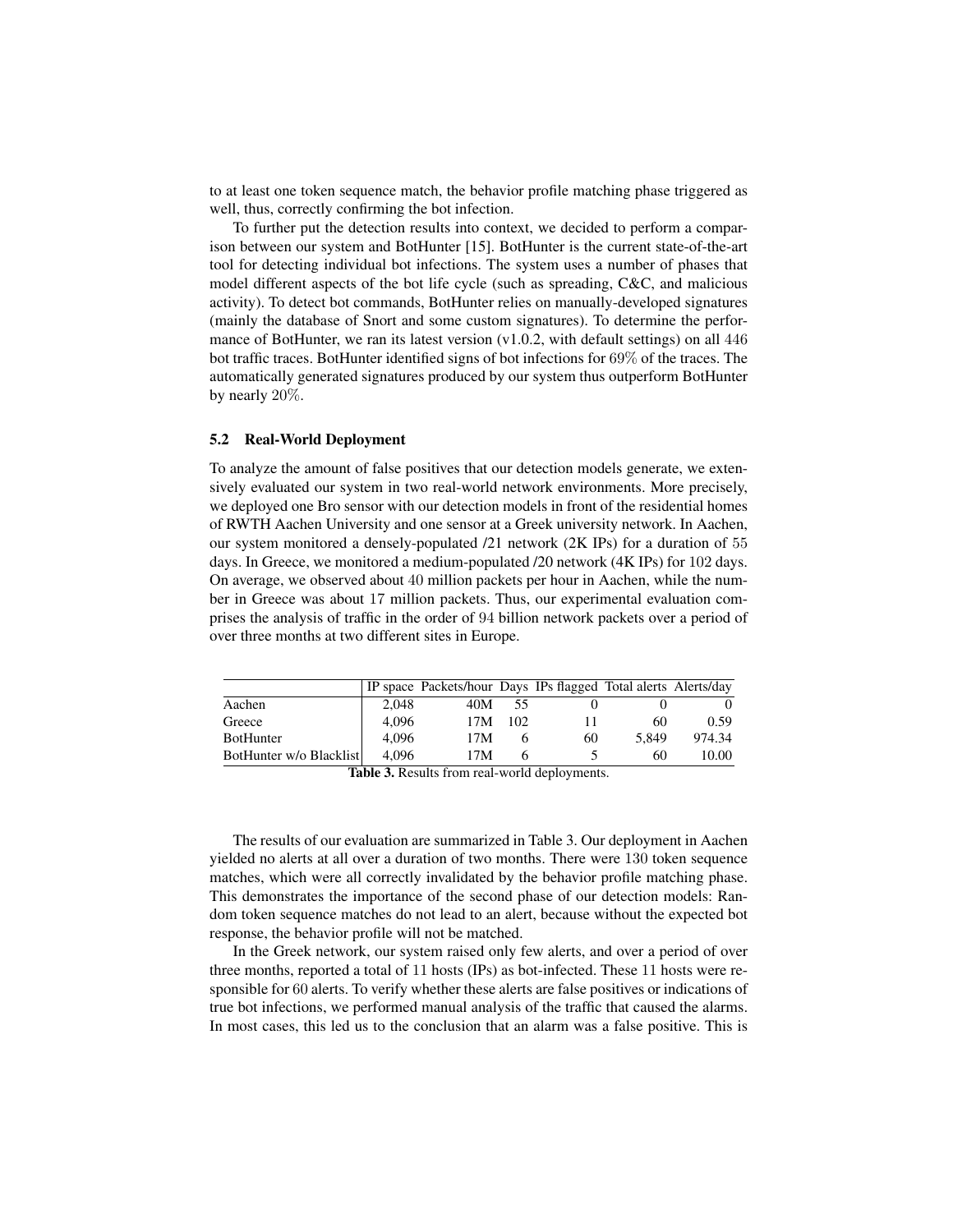also supported by the fact that both networks are well-maintained and bot infections are very rare. However, a definite decision is difficult to make, since we did not have access to the actual hosts.

Typically, all machines that are reported as bot infected must be manually inspected. Thus, it is important that the system does not overload the administrator with incorrect warnings. Considering the average number of alerts per day that our system reports as well as the number of reported IP addresses (shown in Table 3), we believe that this goal is clearly met.

Again, in order to compare our results with the current state-of-the-art BotHunter, we deployed a BotHunter sensor in the Greek network (we did not obtain permission to install such a sensor in Aachen). Unfortunately, due to performance limitations, we could run either BotHunter or our system on the machine that was provided to us, but not both systems at the same time. Thus, we deployed BotHunter for a period of only six days. Nevertheless, we feel that this period is sufficiently long to draw meaningful conclusions.

The comparison with BotHunter is instructive. We can see that an off-the-shelf BotHunter installation reports almost one thousand alerts per day. Within a period of only six days, 60 different IP addresses are reported as bot infected, each of which would require manual inspection. Given this very high number of false alerts, we investigated the reasons and even attempted to tweak BotHunter to improve its performance. On closer inspection of the alerts, we observed that a significant amount of them are due to two components (phases). These rely on blacklists of known DNS names and IP addresses that are related to malware domains and C&C servers. In an attempt to reduce the amount of BotHunter's false positives, we disabled these two components. An accordingly modified Bothunter setup produced only 10 alerts per day, reporting a total of 5 IP addresses as bot infected during the six day period. While, in contrast to the off-the-shelf setup, the amount of alerts is now manageable by a human administrator, BotHunter still does not reach the low number of false alerts our system generates.

Additionally, disabling the two components that are responsible for the vast majority of false alerts has a significant negative impact on BotHunter's detection capabilities. When rerunning the experiments on the bot traces using the modified version of BotHunter, the number of bots that BotHunter detects drops to only 39%.

Finally, a large fraction (89%) of the alerts raised by our system in the real-world deployments were triggered by only three different detection models. The situation is different for BotHunter: We observed 155 different matching BotHunter C&C signatures during the evaluation in the Greek network. This large diversity of matching signatures makes it difficult to disable a few BotHunter models that are responsible for the bulk of false positives.

|                                                                  | Our detection models BotHunter |     |
|------------------------------------------------------------------|--------------------------------|-----|
| Detection (true positive) rate on bot traces                     | 88%                            | 69% |
| Incorrectly detected IPs in real-world traffic (false positives) |                                | 60  |
|                                                                  |                                |     |

Table 4. Comparison of the detection performance of our detection models vs. BotHunter.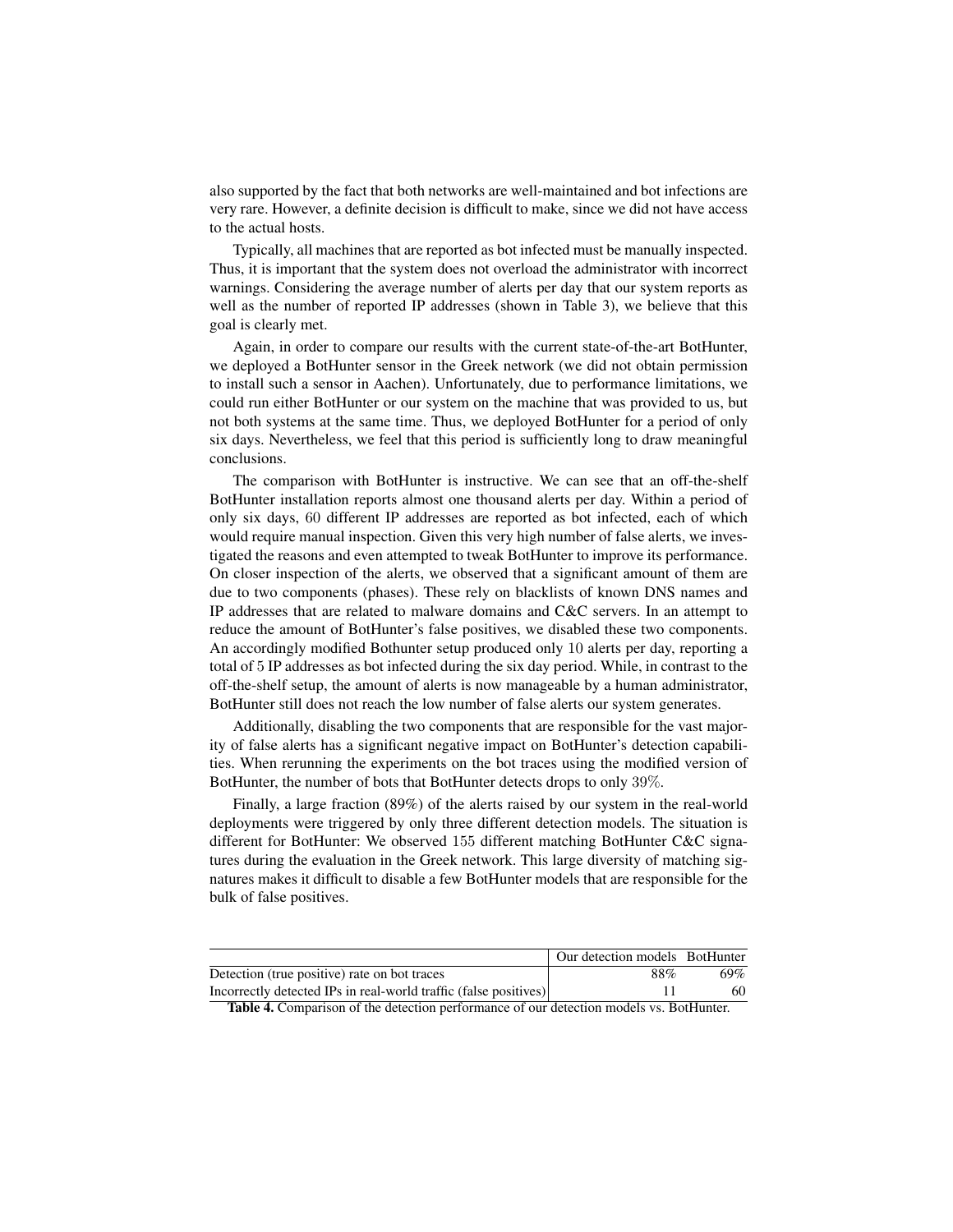We present a summary of the results of our evaluation in Table 4. Our automatically generated detection models clearly outperform the state-of-the-art solution for single bot detection, BotHunter, which relies on signatures hand-crafted by human experts.

## 6 Related Work

Malware, and botnets in particular, pose a significant threat to the security of the Internet. As a result, there has been a strong interest in the research community to develop adequate defense solutions. This paper touches on a number of related research areas.

Network intrusion detection. The purpose of network intrusion detection systems (IDS) is to monitor the network for the occurrence of attacks. Clearly, this is very similar to the purpose of our detection models that analyze network traffic for the presence of signs that indicate bot-infections. In fact, we directly encode our detection models in the signature language of Bro [24], a well-known, network-based IDS.

Of course, both the ideas of content-based analysis and modeling network-level properties to detect anomalies are not new. Content-based analysis has been used by signature-based IDSs (such as Snort [29] or Bro) for years. Also, network-level properties (such as the number of flows that were transferred) have been used extensively to model normal network traffic and to detect deviations that indicate attacks [21]. Our proposed work complements existing network-based IDSs by automatically generating the inputs needed by these systems to detect machines that are infected by bots.

Signature generation. As part of our detection model generation, we extract token signatures from network traffic. Research on such automated signature generation started with the work on Early Bird [30] and Autograph [19], and has later been extended with Polygraph [23] and Hamsa [20]. Of course, extracting command tokens is only a small part of the entire model generation process. In fact, we first have to record bot activity, identify likely bot responses, extract the corresponding traffic snippet, and cluster them based on behavioral similarities. Only then can we extract common tokens, using an improved version of previous algorithms.

Botnet analysis and defense. In addition to general research on malware detection, there is work that specifically focuses on the analysis [8, 11, 17, 25] and detection [7, 12, 14–16, 18, 27] of botnets.

A number of botnet detection systems perform horizontal correlation. That is, these systems attempt to find similarities between the network-level behavior of hosts. The assumption is that similar traffic patterns indicate that the corresponding hosts are members of the same botnet, receiving the same commands and reacting in lockstep. While initial detection proposals [16, 18] relied on some protocol-specific knowledge about the command and control channel, subsequent techniques [14, 27] remove this shortcoming. The main limitation of systems that perform horizontal correlation is that they need to observe multiple bots of the same botnet to spot behavioral similarities (with small exceptions [16]). This is significant because botnets decrease in size [8], it becomes more difficult to protect small networks, and a botmaster can deliberately place infected machines within the same network range into different botnets.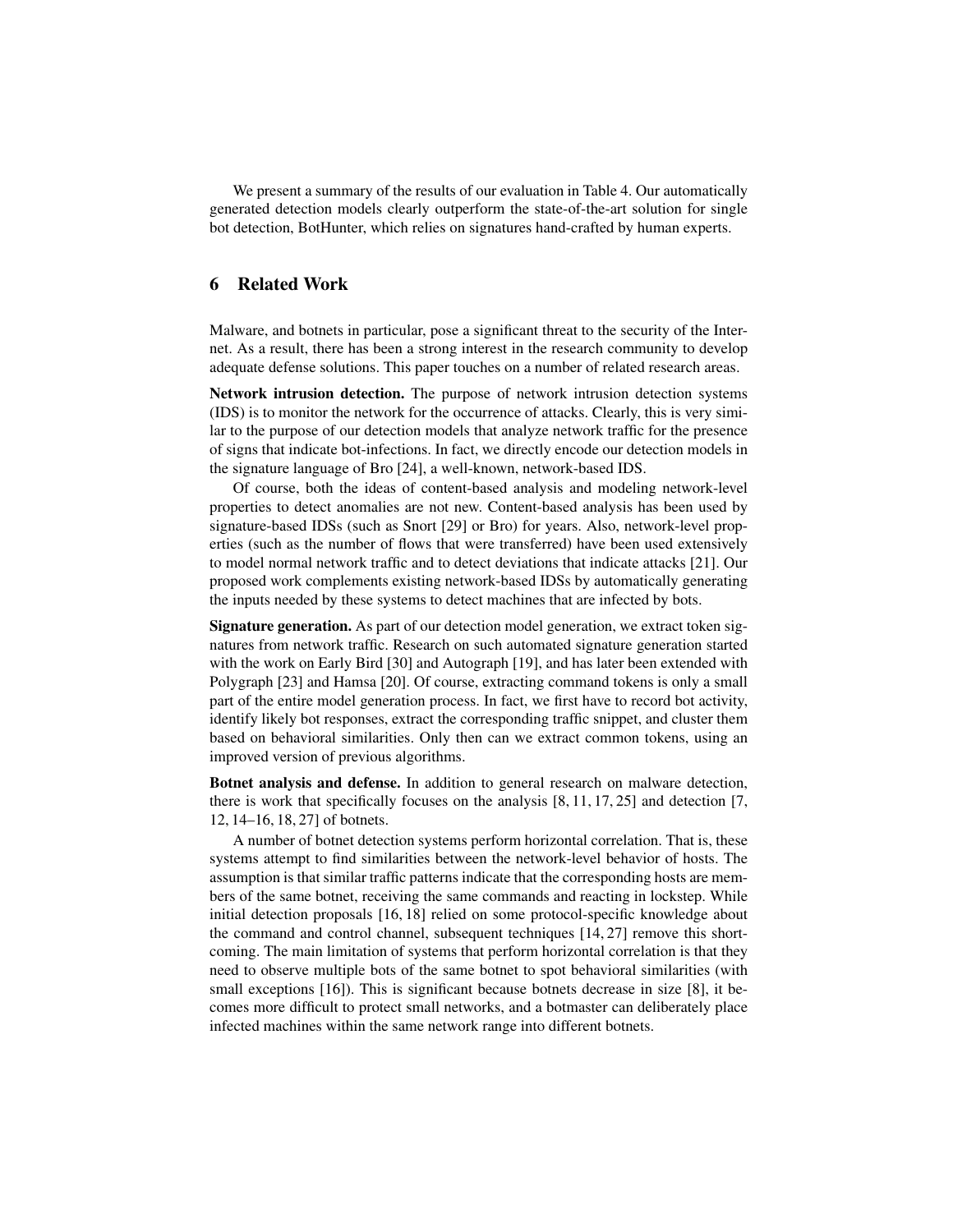A second line of research explored vertical correlation, a concept that describes techniques to detect individual bot-infected machines based on suspicious communication characteristics [7, 12]. The most advanced system is BotHunter [15], which correlates the output of three IDS sensors – Snort [29], a payload anomaly detector, and a scan detection engine. A closer analysis of the results reveals that the detection capability of BotHunter strongly relies on the human-created Snort rules. Our system, on the contrary, generates detection models completely automatically. Moreover, the stages that are used by BotHunter to characterize the life cycle of a bot focus on scanning and remote exploiting. Our system, on the contrary, does not rely on a specific bot propagation strategy and does not require previous knowledge about command and control channels.

Independently and concurrently to our work, a recent paper [17] has presented the idea of running bots in a controlled environment (called Botlab). The proposed system is similar to ours in that bots are executed and monitored. The difference is that Botlab is exclusively focused on spam botnets and uses the monitored activity (in addition to other inputs) to produce information about spam mails (such as malicious URLs in the mail body). However, the approach does not provide any information about bot commands or responses, and it is not designed to detect bot infected machines.

### 7 Limitations

Although our current system is able to effectively detect real-world botnets, we note that it has several limitations, which we discuss in this section.

To evade detection, a botmaster may instruct his bots to wait for a certain amount of time before reacting to the command (i.e., he might launch a threshold attack [31]). As a result, our analysis could miss the connection between a command and the appropriate response, both when generating detection models or once the models are deployed. Many other comparable systems rely on a time window of some sort, and thus, are *vulnerable to this same attack* [14–16, 27]. A possible way of handling this evasion attempt is to randomize the time window, making it harder for the adversary to select an appropriate delay. Also, long time delays reduce the usefulness of botnets and increase the difficulty for the attacker [16, 31].

Another limitation of our current implementation is that it uses content-based analysis to detect command tokens. Thus, the system has problems with encrypted command channels. This is a limitation that our approach shares with *all previous techniques* that aim to detect single bots [7, 12, 15]. To avoid this problem, the most promising approach is to use network-level properties to recognize commands. Interestingly, even in the current version, our system can sometimes identify artifacts that are present in encrypted traffic. The best example is the Storm Worm, for which our system extracts a "command" token that is characteristic for this bot. Also, our system is resistant to simple obfuscation schemes in which a human-readable command is mapped to some unintelligible string. In fact, we have generated token sequences for IRC bot families that match obfuscated commands (as demonstrated in the technical report [33]). This is different from previous approaches, such as BotHunter [15], that deploy manually-developed signatures and thus, can be thwarted by bots that use non-standard commands.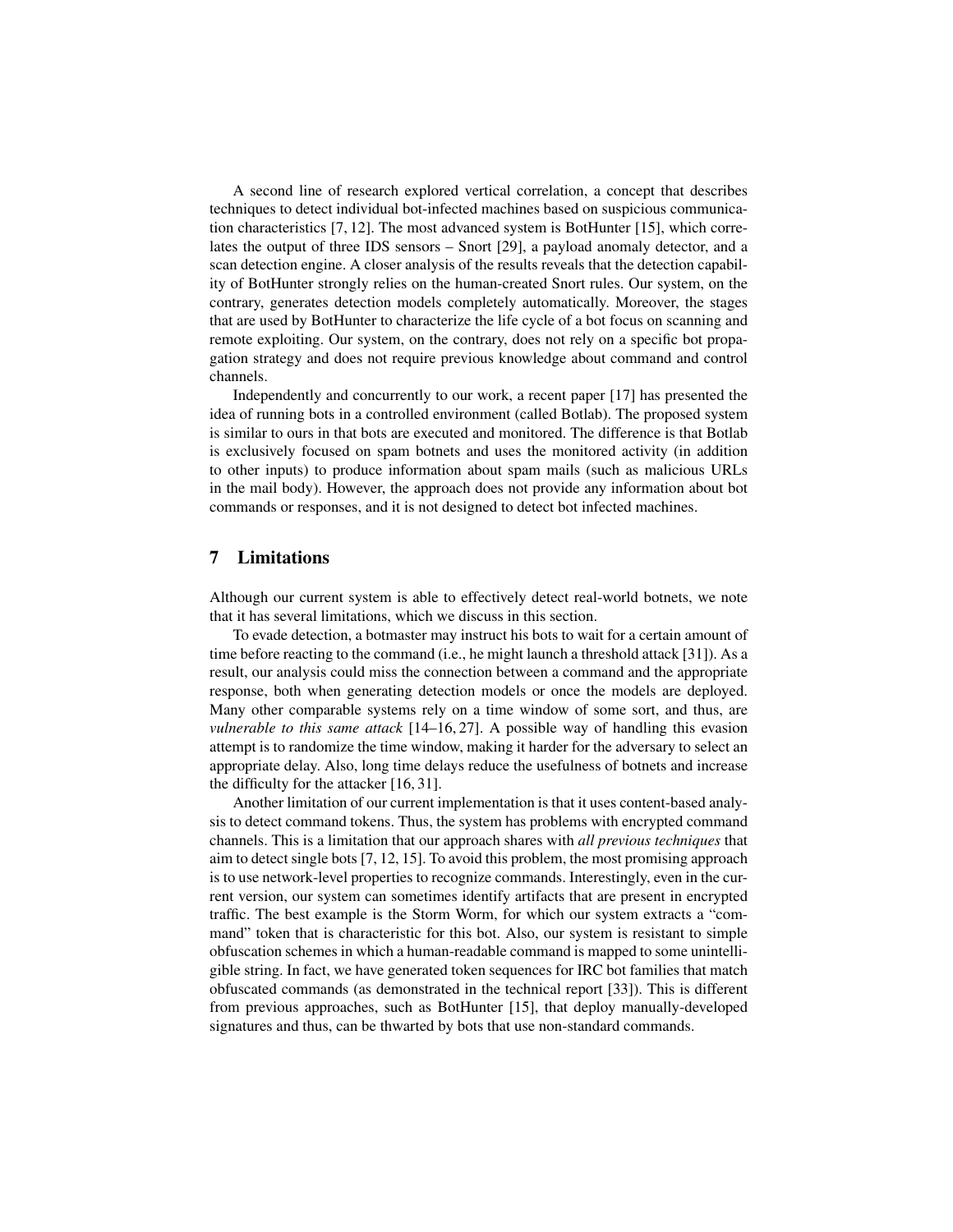## 8 Conclusions

This paper presents a system that identifies bot-infected machines by monitoring network traffic. It targets the unique characteristic of bots, the fact that they receive commands from the botmaster and respond appropriately. Our system observes the behavior of bots executed in a controlled environment, and automatically derives signatures for the commands that a bot can receive, as well as network-level specifications for the responses that these commands trigger. Our approach relies neither on the propagation vector, nor on any prior knowledge about the communication channel used by the bot. As a result, we can generate models for IRC bots, HTTP bots, and even P2P bots such as Storm. We have applied our system to a number of real-world bots, demonstrating that we can automatically extract accurate detection models. Our evaluation shows that our system outperforms BotHunter, which heavily relies on hand-tuned signatures.

#### References

- 1. D. Anderson, C. Fleizach, S. Savage, and G. Voelker. Spamscatter: Characterizing Internet Scam Hosting Infrastructure. In *Usenix Security Symposium*, 2007.
- 2. P. Baecher, M. Koetter, T. Holz, M. Dornseif, and F. C. Freiling. The Nepenthes Platform: An Efficient Approach to Collect Malware. In *International Symposium on Recent Advances in Intrusion Detection (RAID)*, 2006.
- 3. M. Bailey, J. Oberheide, J. Andersen, Z. M. Mao, F. Jahanian, and J. Nazario. Automated Classification and Analysis of Internet Malware. In *International Symposium on Recent Advances in Intrusion Detection (RAID)*, 2007.
- 4. M. Basseville and I. V. Nikiforov. *Detection of Abrupt Changes Theory and Application*. Prentice-Hall, 1993.
- 5. U. Bayer. Anubis: Analyzing Unknown Binaries. http://analysis.iseclab.org/.
- 6. U. Bayer, P. Milani Comparetti, C. Hlauschek, C. Kruegel, and E. Kirda. Scalable, Behavior-Based Malware Clustering. In *Network and Distributed System Security Symposium (NDSS)*, 2009.
- 7. J. Binkley and S. Singh. An Algorithm for Anomaly-based Botnet Detection. In *Usenix Steps to Reducing Unwanted Traffic on the Internet Workshop (SRUTI)*, 2006.
- 8. E. Cooke, F. Jahanian, and D. McPherson. The Zombie Roundup: Understanding, Detecting, and Disrupting Botnets. In *Usenix Steps to Reducing Unwanted Traffic on the Internet Workshop (SRUTI)*, 2005.
- 9. D. Dagon, G. Gu, C. Lee, and W. Lee. A Taxonomy of Botnet Structures. In *Annual Computer Security Applications Conference (ACSAC)*, 2007.
- 10. M. de Hoon, S. Imoto, J. Nolan, and S. Miyano. Open Source Clustering Software. *Bioinformatics*, 20(9), 2004.
- 11. F. Freiling, T. Holz, and G. Wicherski. Botnet Tracking: Exploring a Root-Cause Methodology to Prevent Distributed Denial-of-Service Attacks. In *European Symposium On Research In Computer Security (ESORICS)*, 2005.
- 12. J. Goebel and T. Holz. Rishi: Identify Bot Contaminated Hosts by IRC Nickname Evaluation. In *Usenix Workshop on Hot Topics in Understanding Botnets (HotBots)*, 2007.
- 13. J. B. Grizzard, V. Sharma, C. Nunnery, B. B. H. Kang, and D. Dagon. Peer-to-Peer Botnets: Overview and Case Study. In *Usenix Workshop on Hot Topics in Understanding Botnets (HotBots)*, 2007.
- 14. G. Gu, R. Perdisci, J. Zhang, and W. Lee. BotMiner: Clustering Analysis of Network Traffic for Protocol- and Structure-Independent Botnet Detection. In *Usenix Security Symposium*, 2008.